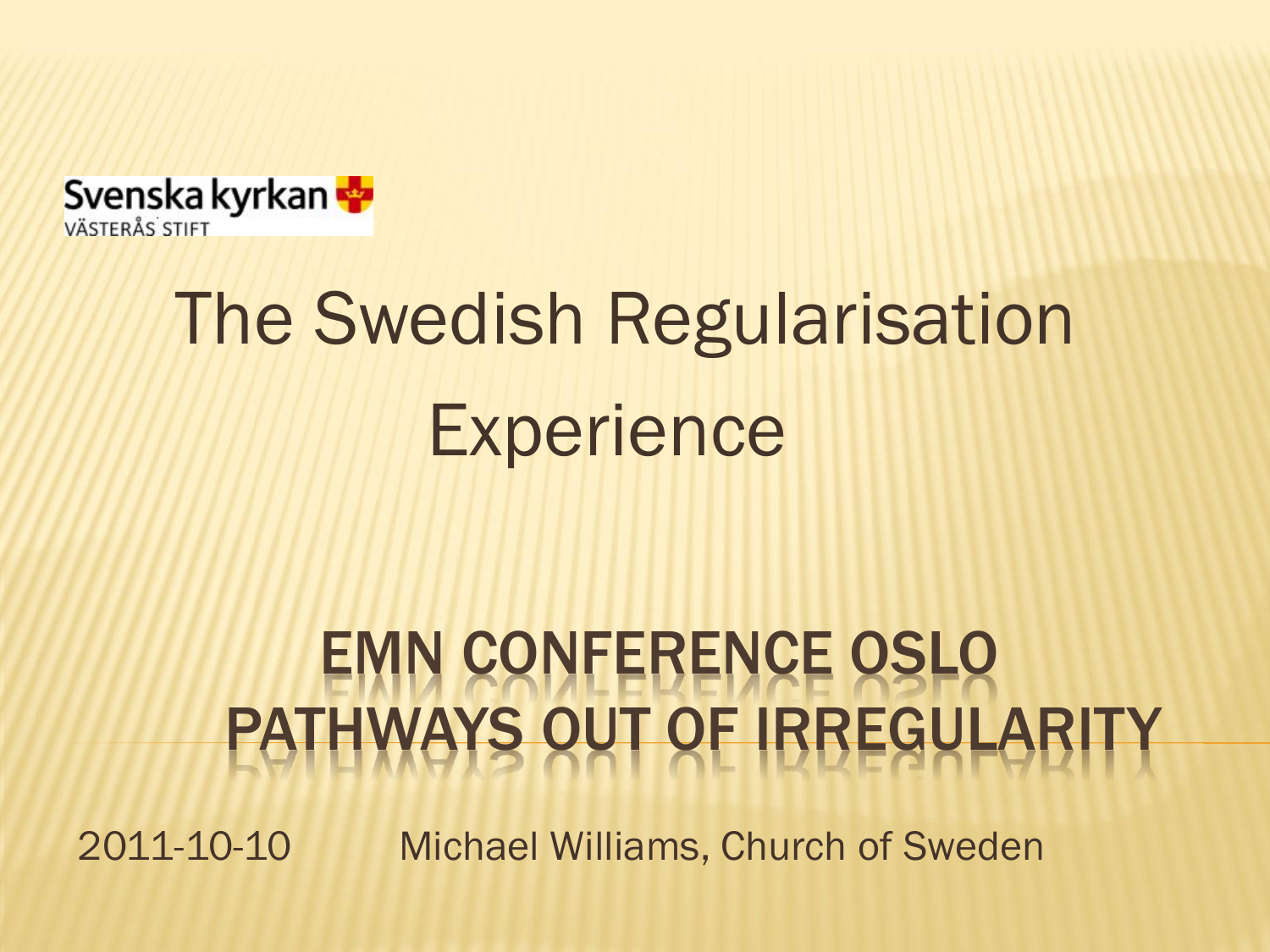# THE CONTEXT

- 2004 Archbishop Hammar's Christmas letter to the government focusing on the refugee child.
- Proposed reform of the asylum procedure
- The phenomenon of children with depressive devitalisation
- Social democratic government dependent on support from the Greens and the Left Party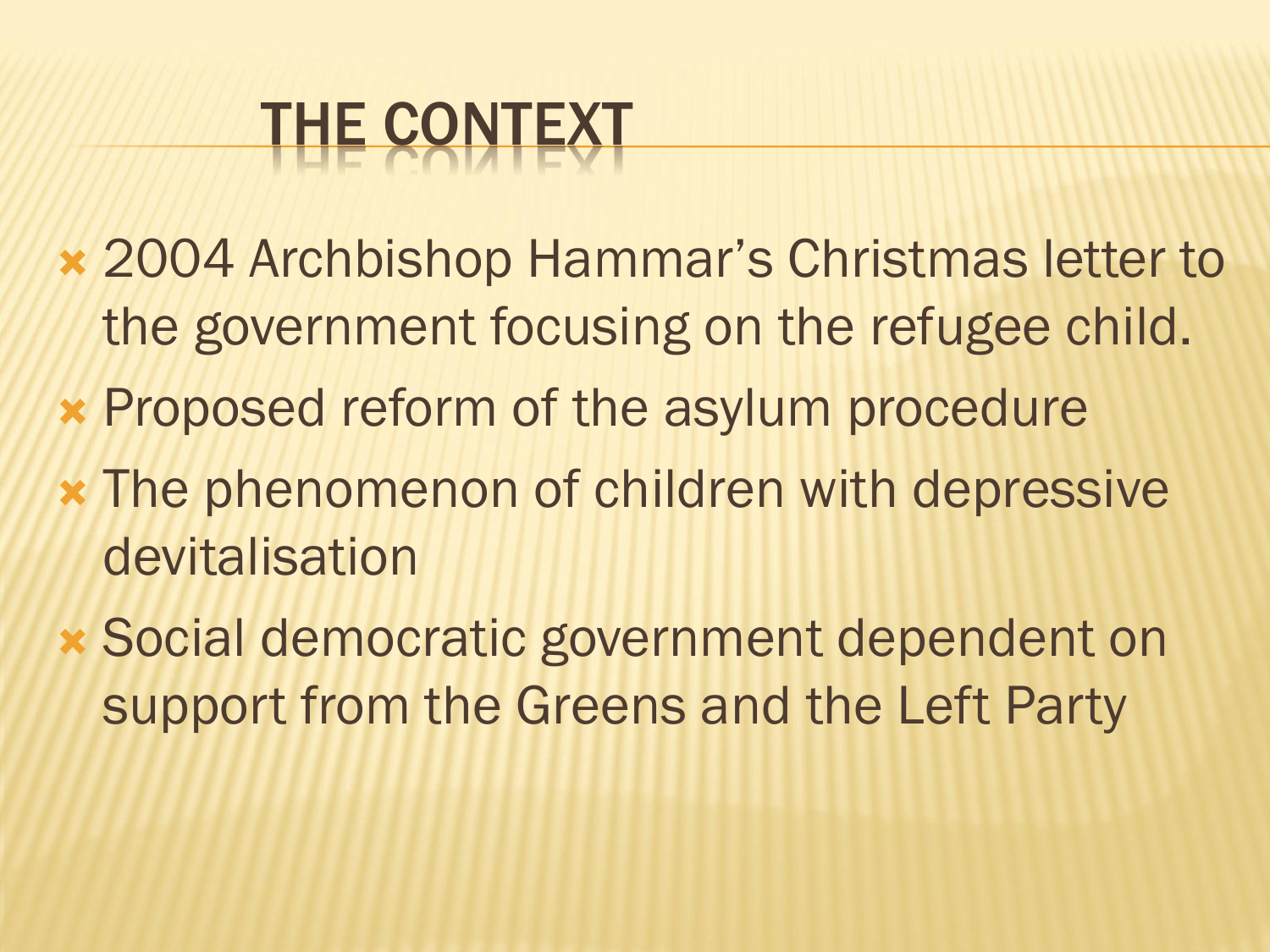## OTHER FACTORS

 Fear of huge backlog problems when moving to a court-based asylum procedure

 Growing number of rejected asylum seekers in hiding

Experience of previous temporary measures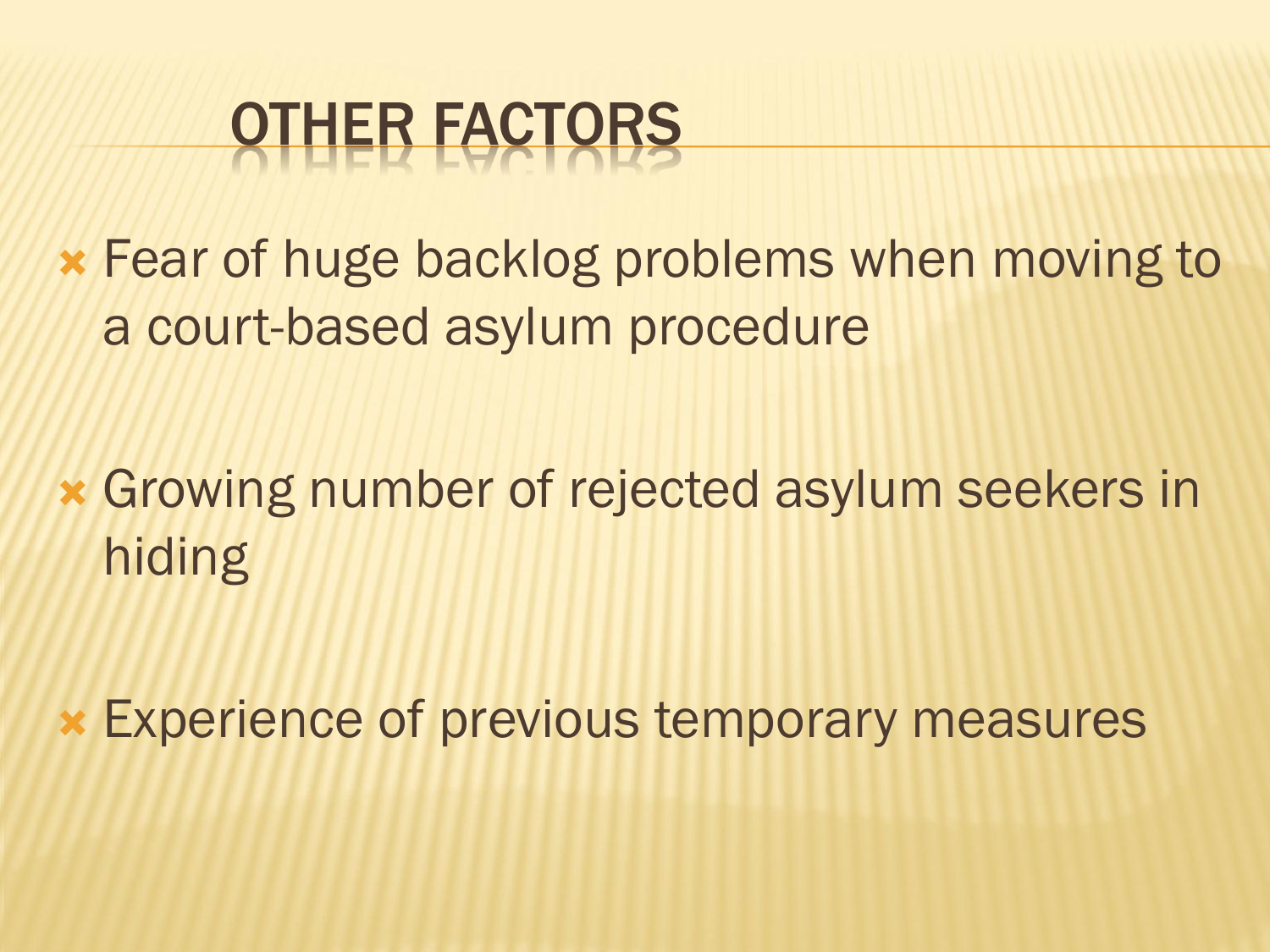#### THE EASTER APPEAL OF THE CHRIST CIL OF SWEDEN MAR

- We regret that the child's best interests are not given priority in decisions regarding residence permits in our country
- We welcome a court procedure providing asylum seekers with increased legal safeguards
- We urge the Swedish government to grant an "amnesty" on the introduction of a new court procedure to all those who have been refused asylum in our country
- We demand that the right to asylum be restored and broadened in a manner worthy of a humane society under the rule of law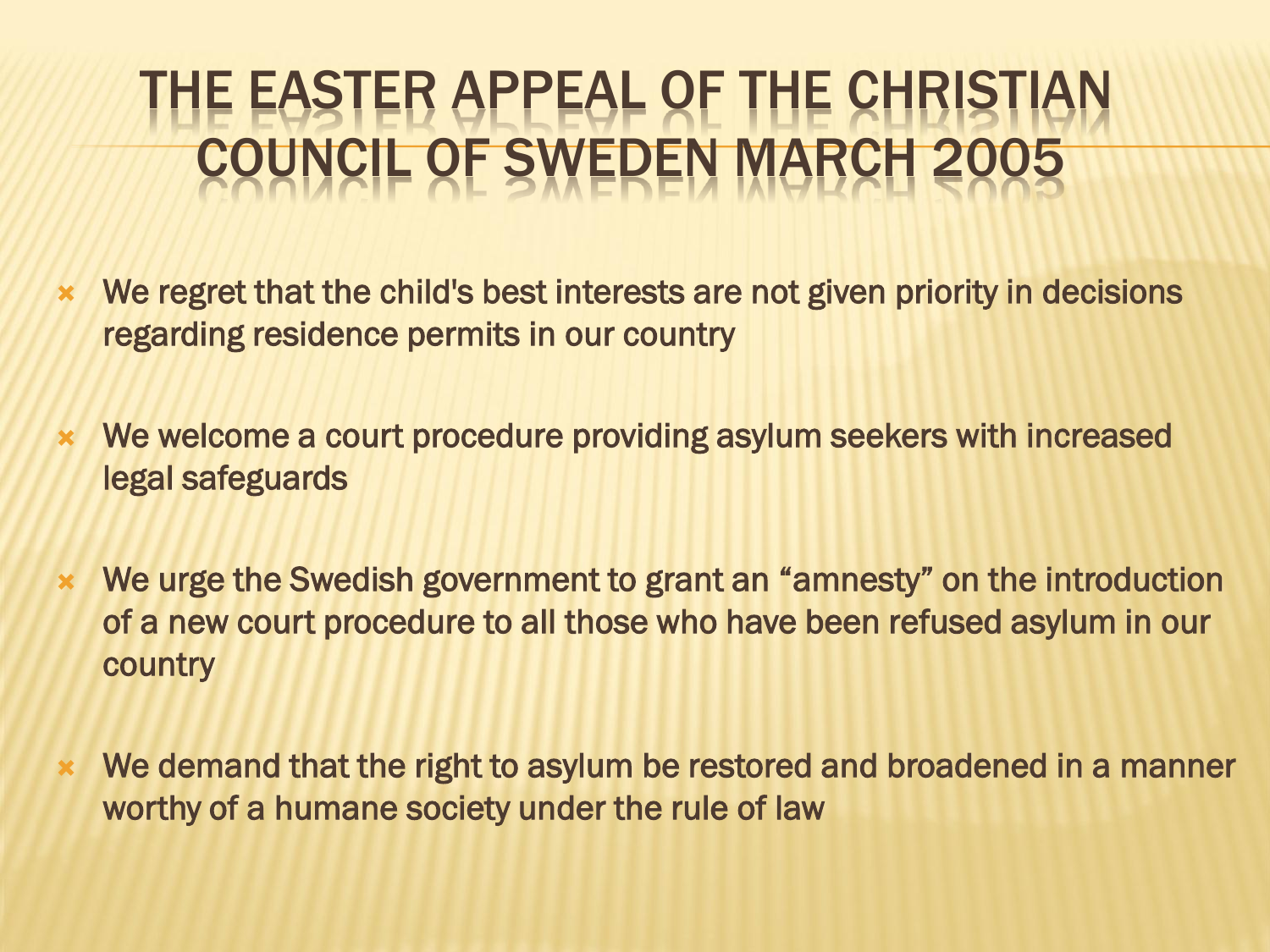# FURTHER MOMENTUM

- Formation of "Flyktingamnesti 2005" in February in Gothenburg with similar demands. Activist approach.
- CD "To those we send back"
- Demonstrations and meetings Sweden-wide
- Lobbying of political parties
- Campaign magazine
- Asylum seekers actively participating
- Network of networks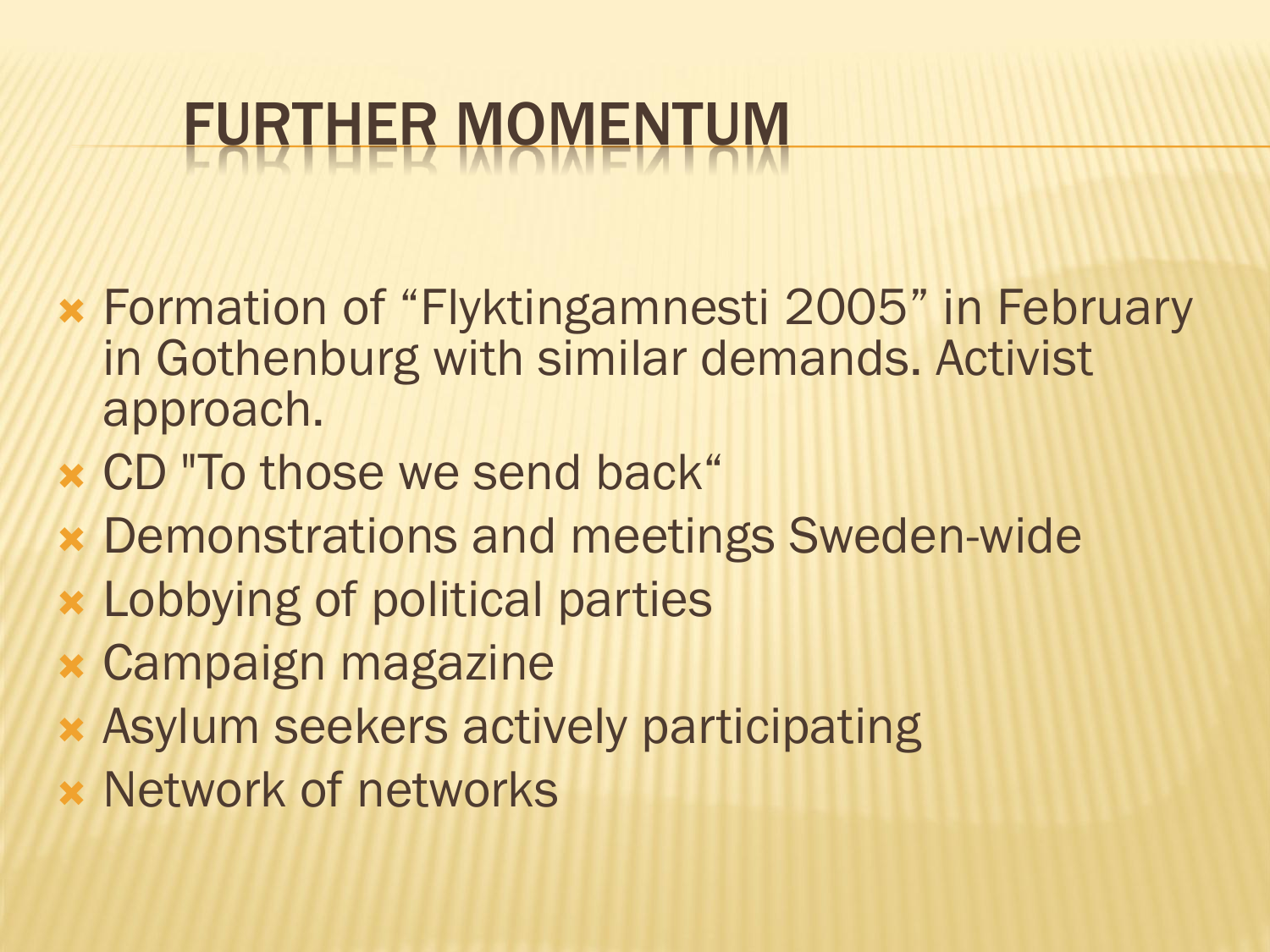#### RLIAMENTARY INITIATIVE B' SITION PARTIES JUNE 20

- "Anyone who applied for asylum within one year prior to the date the new Aliens Act comes into force and who a month before the date the reform takes effect is present in Sweden without a residence permit... may be granted a permanent residence on humanitarian grounds
- This does not apply if there are serious reasons to believe that the alien is guilty of conduct referred to in Article 1F of the 1951 Convention on Refugees, the alien has been convicted to more than six months in prison
- or where previous investigation shows that the alien has been convicted or reasonably suspected of an offense that can lead to more severe punishment than six months in prison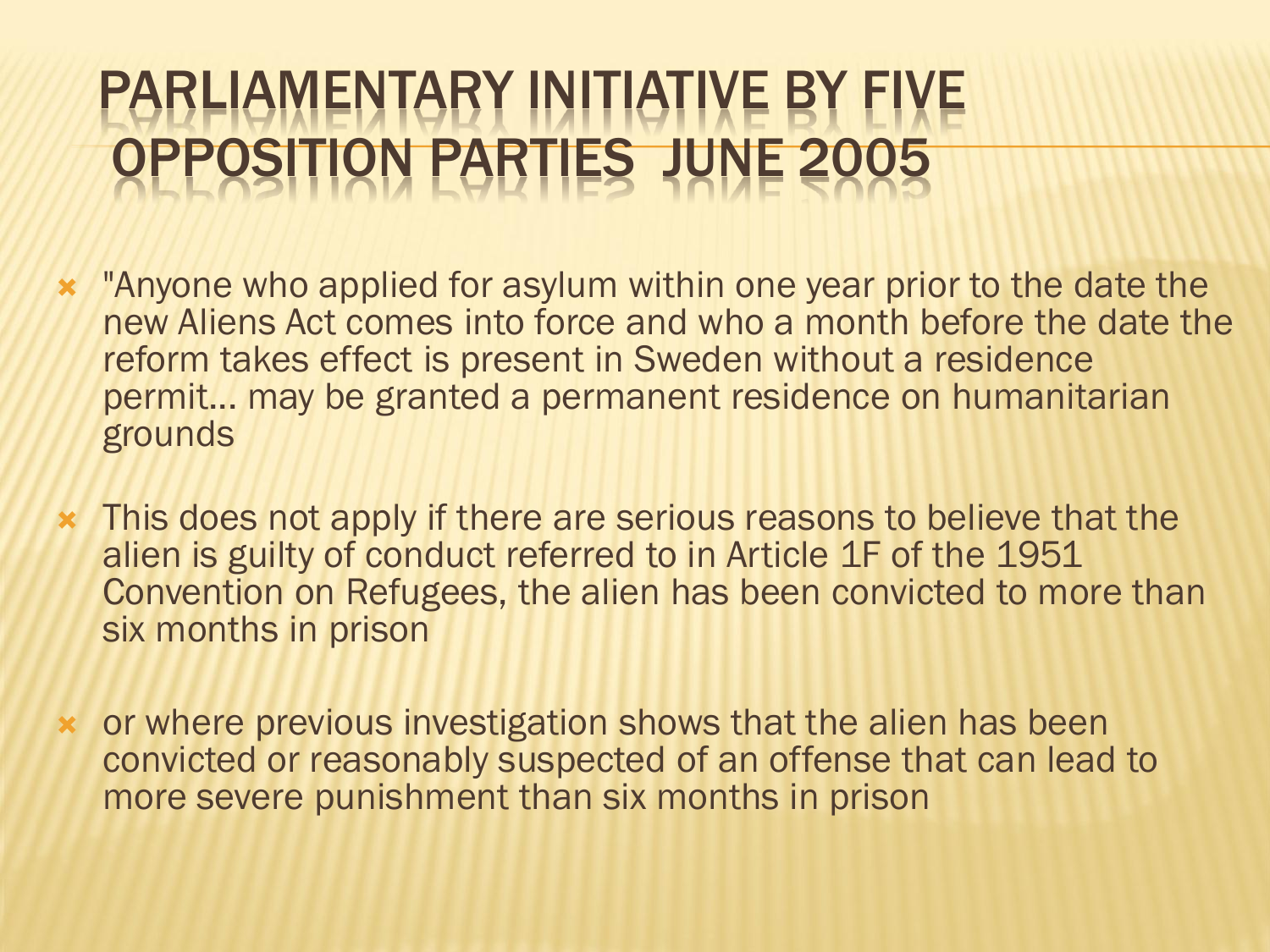# PROPOSAL CONTD.

- Persons unable to verify their identity would be granted temporary permits for at most one year
- Families with children affected by depressive devitalisation syndrome may be granted a residence permit... regardless of the date of application for asylum. "
- Those who had left Sweden after applying for asylum would not qualify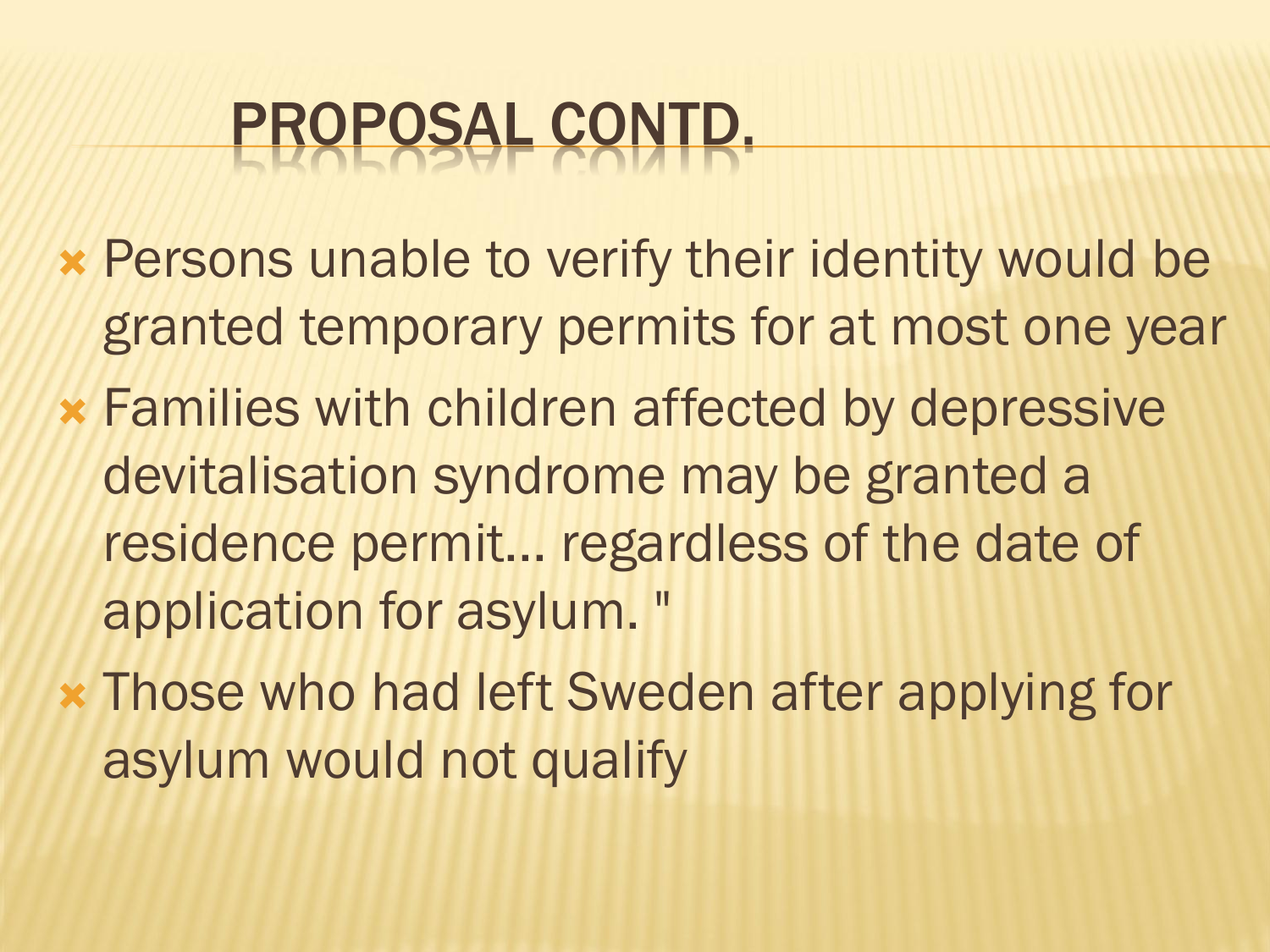# NEW ALIENS ACT

- Passed by Parliament in September 2005 but the five-party motion regarding regularisation of rejected claimants was turned down.
- "humanitarian grounds" replaced by "extremely distressing circumstances"
- **\* Triggered the Greens and the Left Party to** alternative action
- Ultimatum no regularisation = no budget approval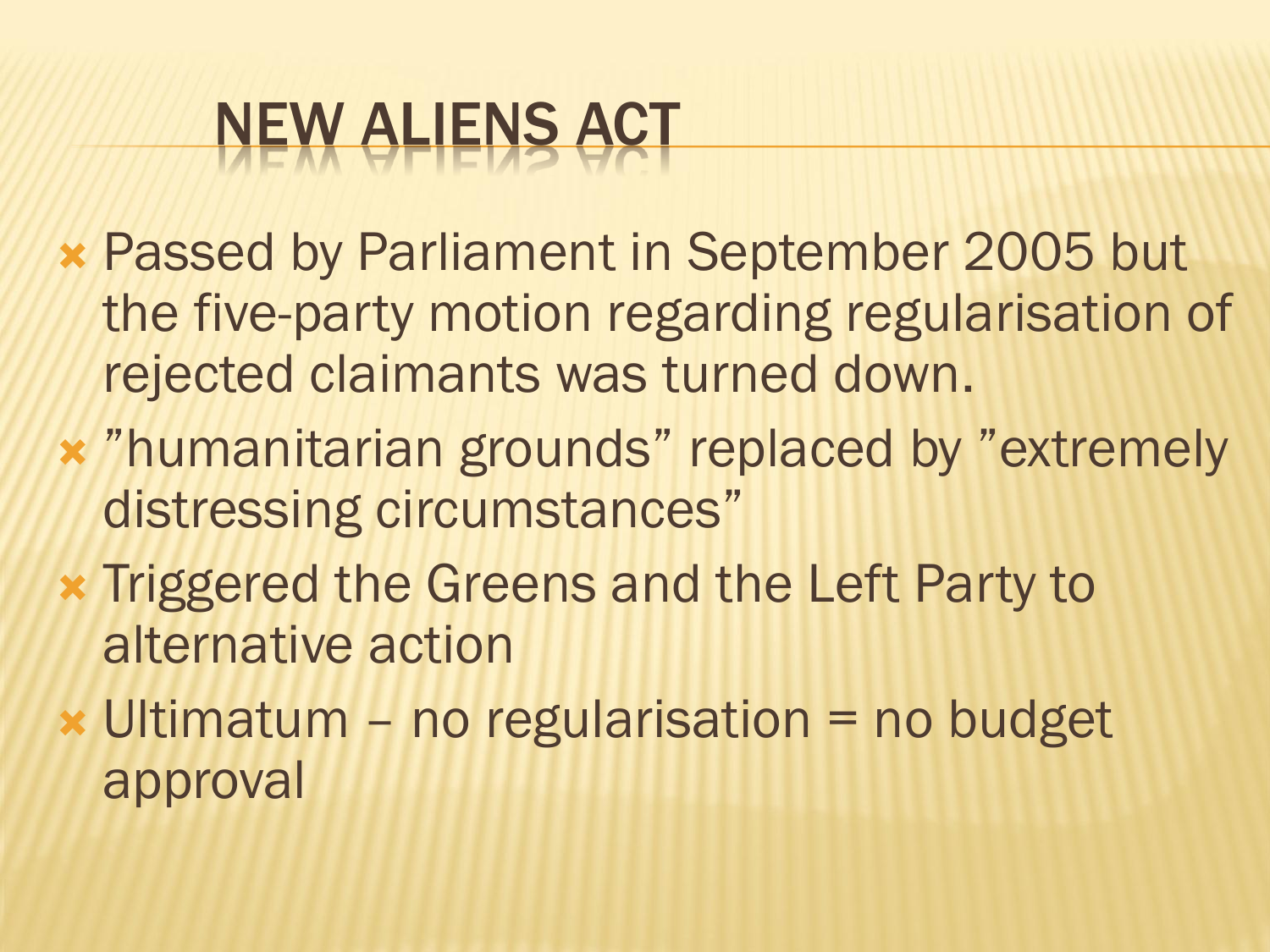## THE TEMPORARY ACT

#### Period of validity 15 November 2005 – 30 March 2006

**\* New Aliens Act entered into force 31 March**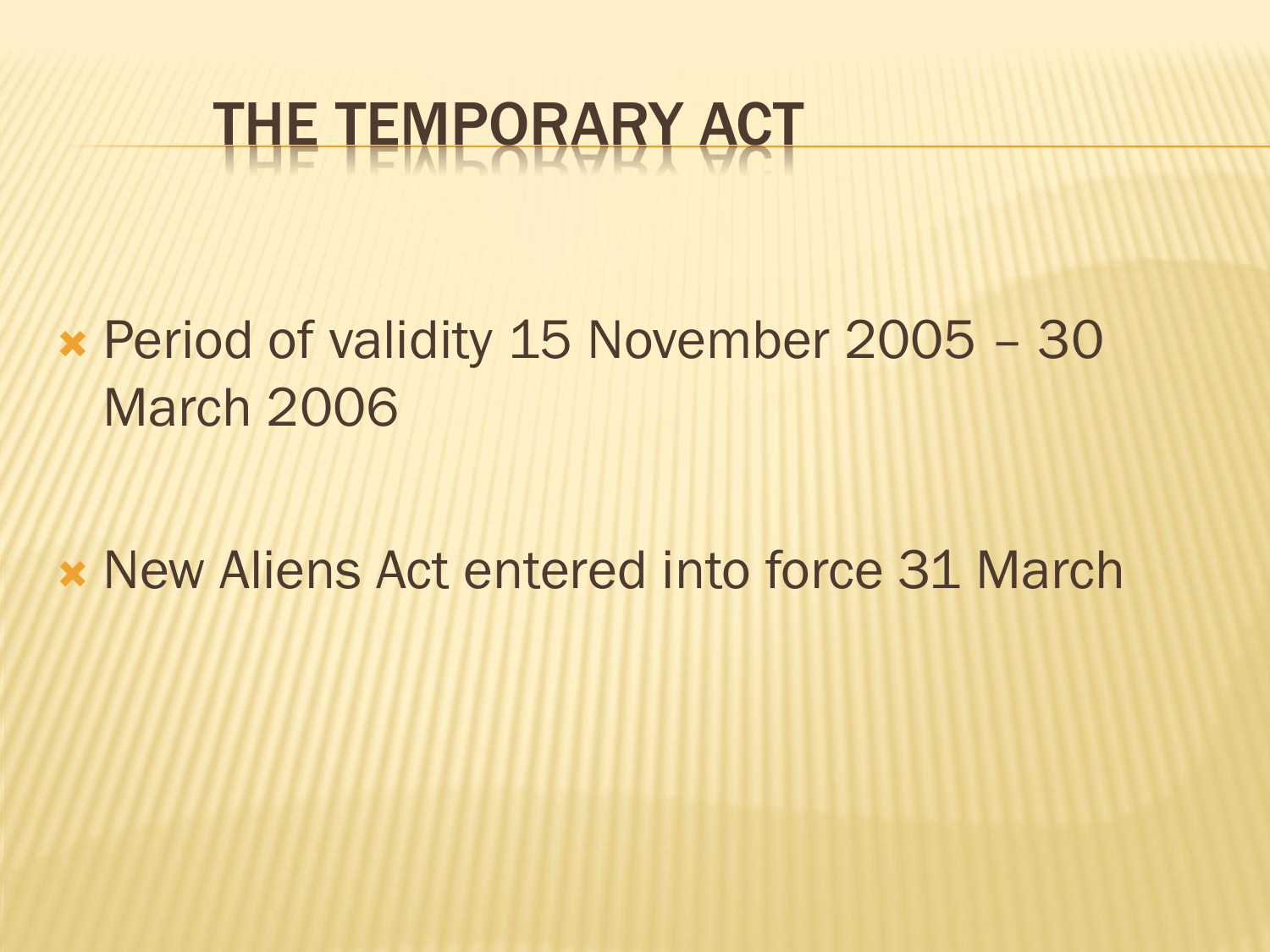### PROVISIONS

#### TO QUALIFY

- Enforceable removal order (Decision from the Aliens Appeals Board)
- **\*** New protection grounds
- Strong medical grounds
- **\*** The home country refuses to admit you
- **\*** The home country is not safe to send people to
- Long time in Sweden (children)
- A matter of humanitarian desirability (humanitärt angeläget)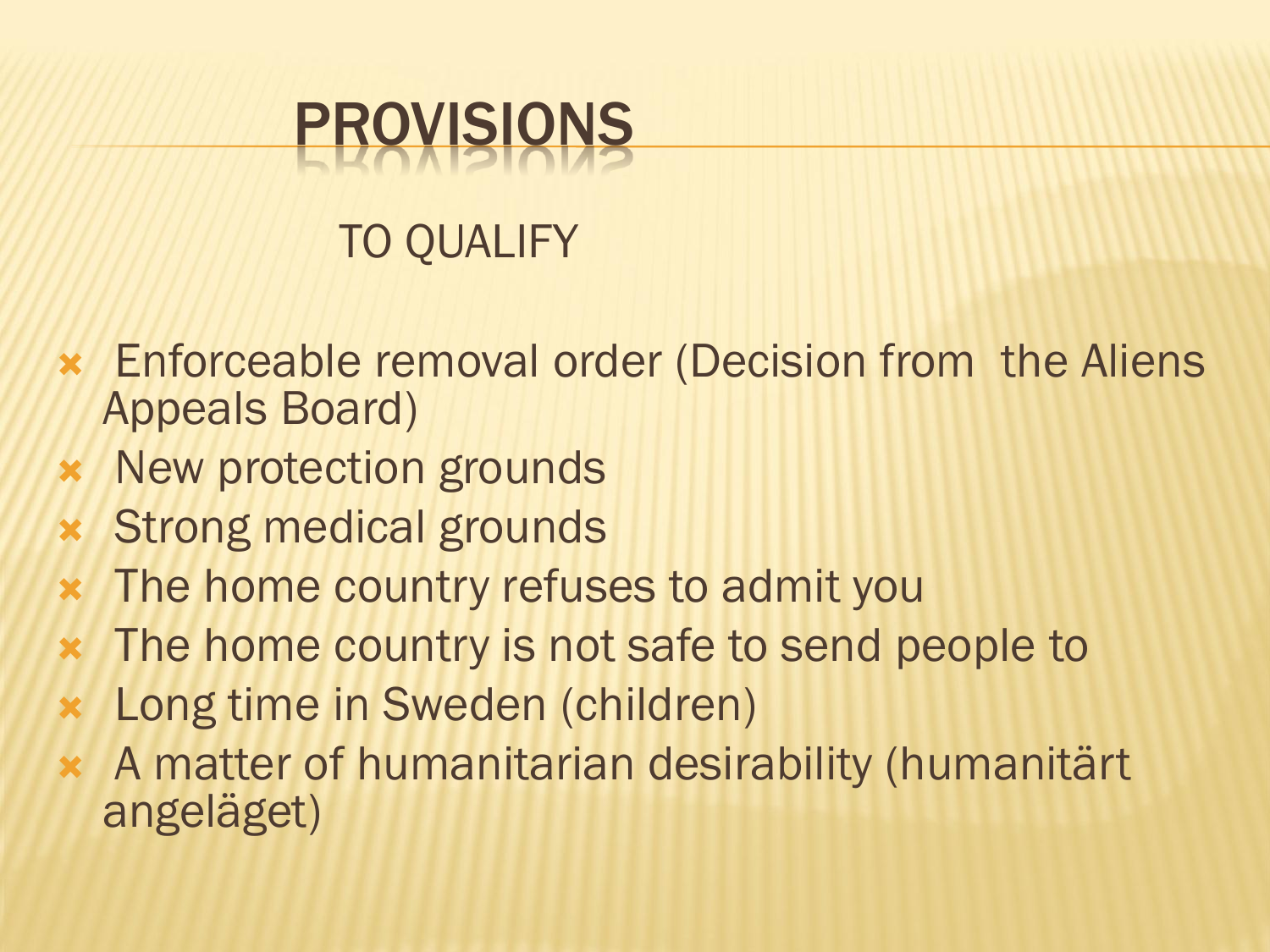### PROVISIONS CONTD.

#### EXCLUDED

- **\* Those with a temporary permit**
- Those for whom 4 years have passed since the appeal was rejected
- Those with expulsion orders because of criminality
- Security cases
- People who have committed serious crimes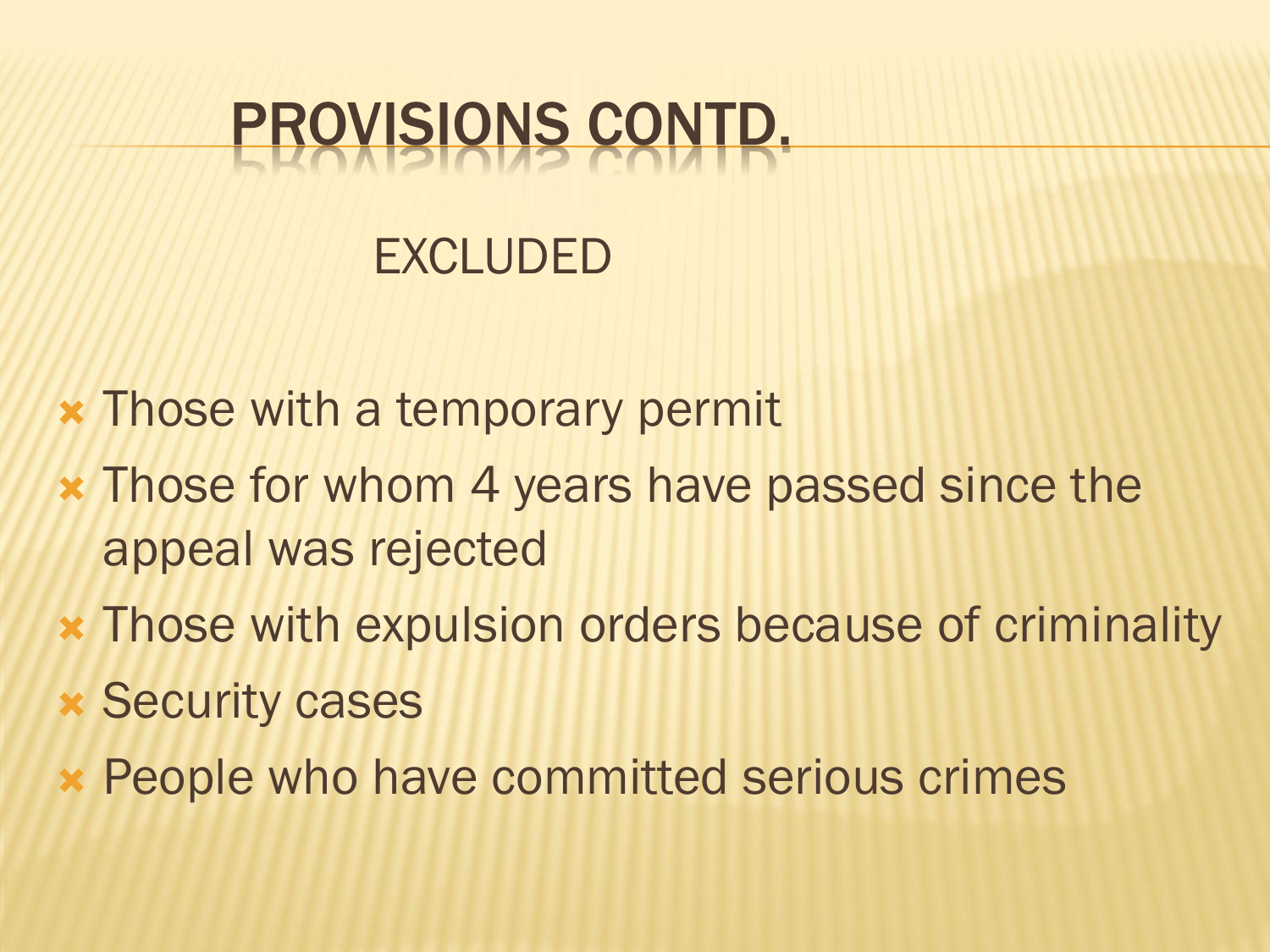#### PRIVILEGED GROUPS

- Certain families with children having lived in Sweden a long time
- \* Those from countries which refuse to accept forcibly returned failed claimants

#### FOR CHILDREN

- The child's social situation
- **\*** The length of time spent in Sweden
- $\times$  Links with Sweden
- Risk of damage to a child's health and development if sent back from Sweden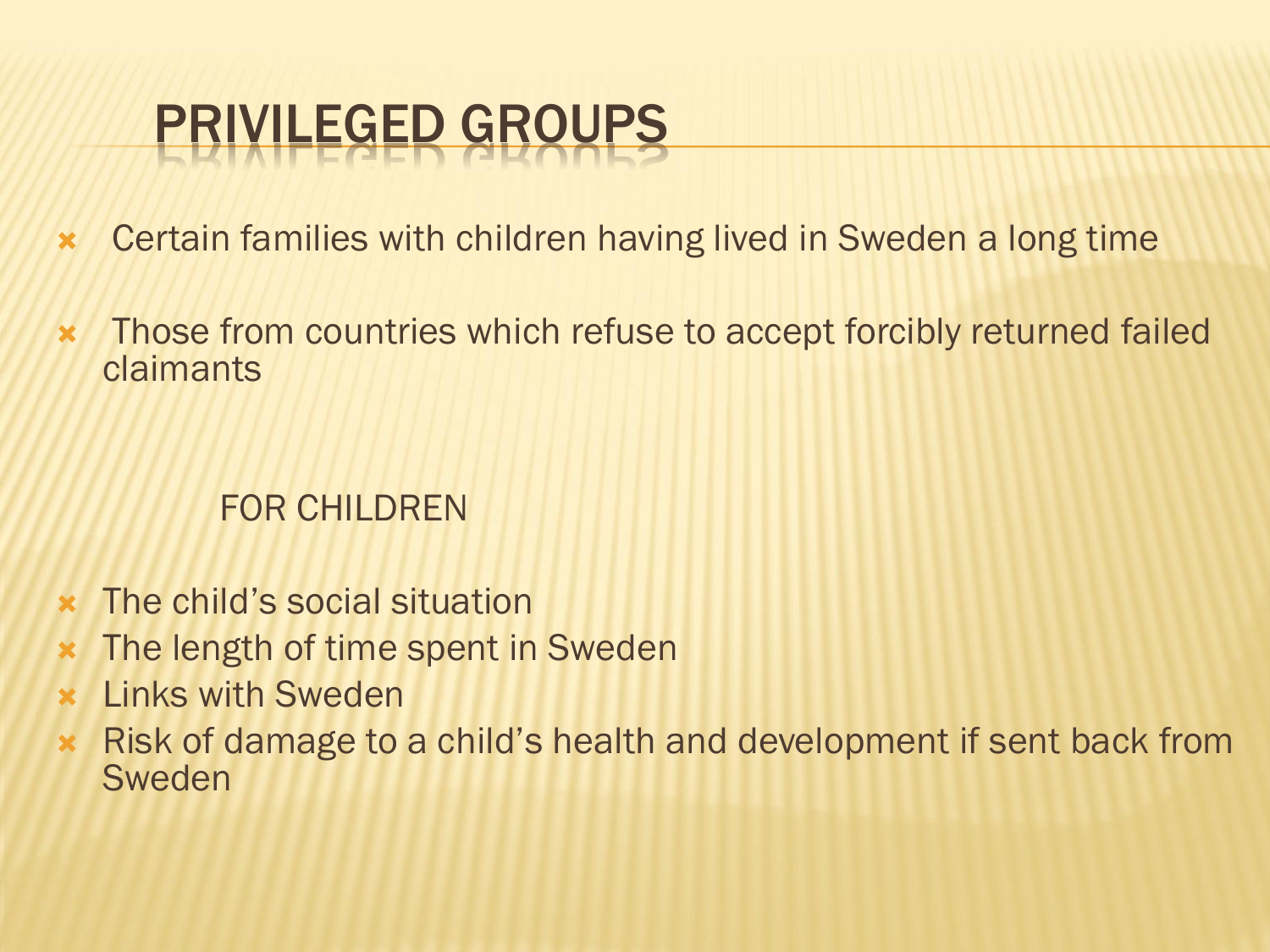# PROVISIONS/ PRACTICE

- A period of two years residence for children was sufficient if the child was not an infant and the eldest child was at least 4 years old
- **\*** If a family returned to Sweden the length of residence was only counted from the date of the new application

#### **PERMITS**

- Permanent
- Temporary unclear ID; from northern Iraq; criminality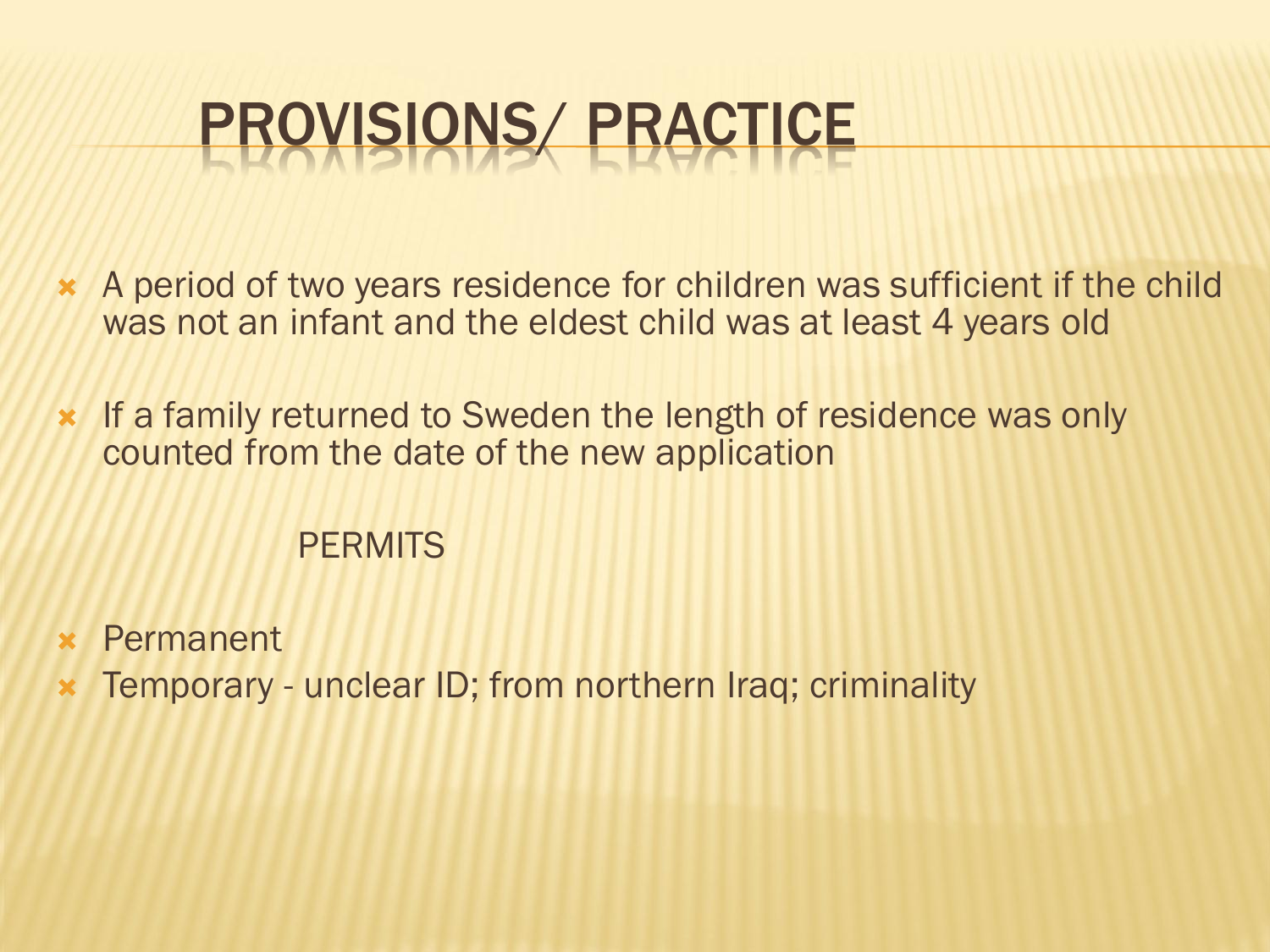## IMPLEMENTATION

- The Migration Board was responsible. No appeals allowed but a renewed application could be made within the time limit.
- Staff employed at the detention centres were given crash courses in assessing cases according to the interim provisions
- An informal reference group with some NGOs was set up.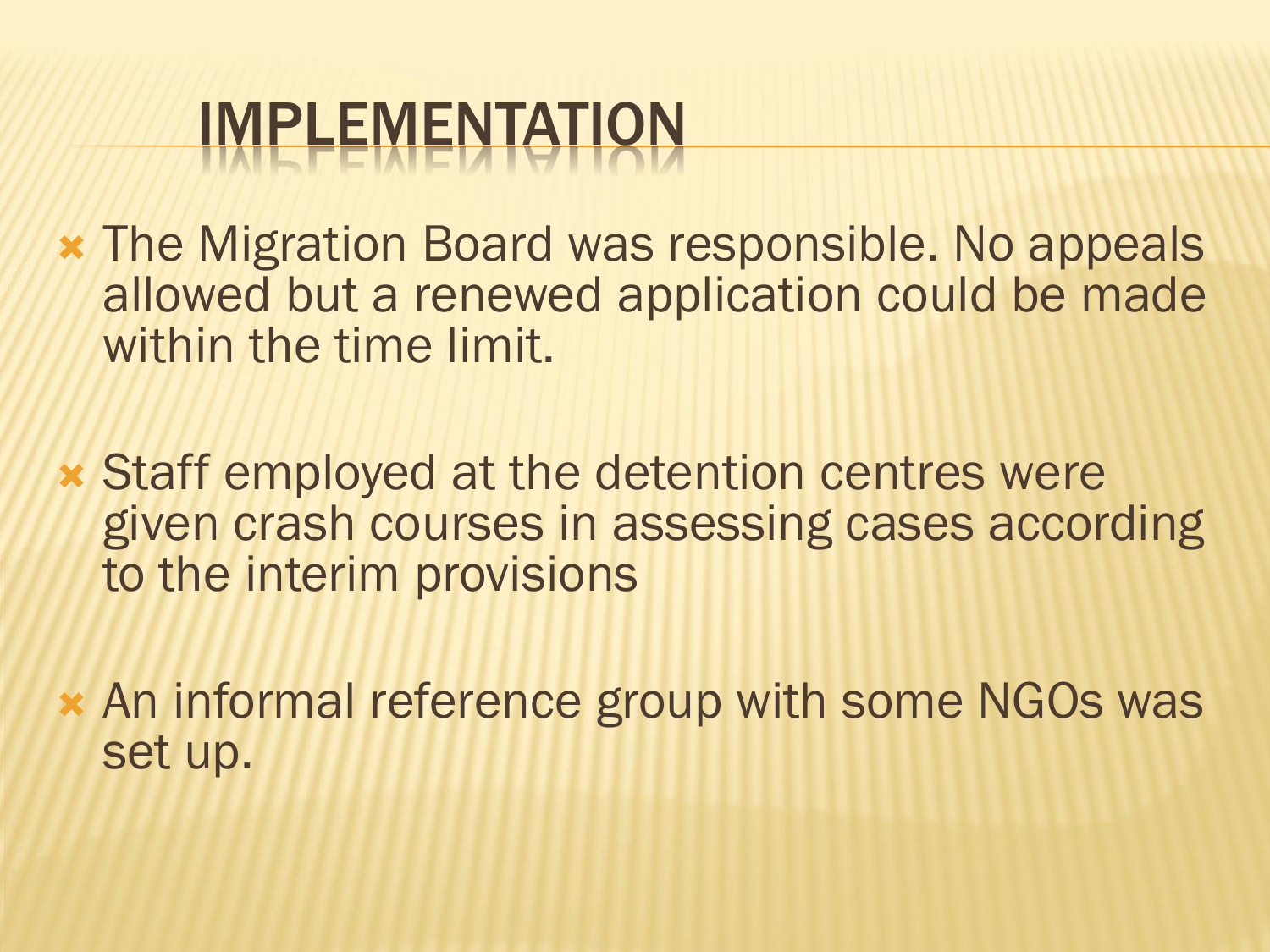# IMPLEMENTATION

Ex officio assessment for those not in hiding

 People in hiding had to present themselves at a reception centre for their application to be considered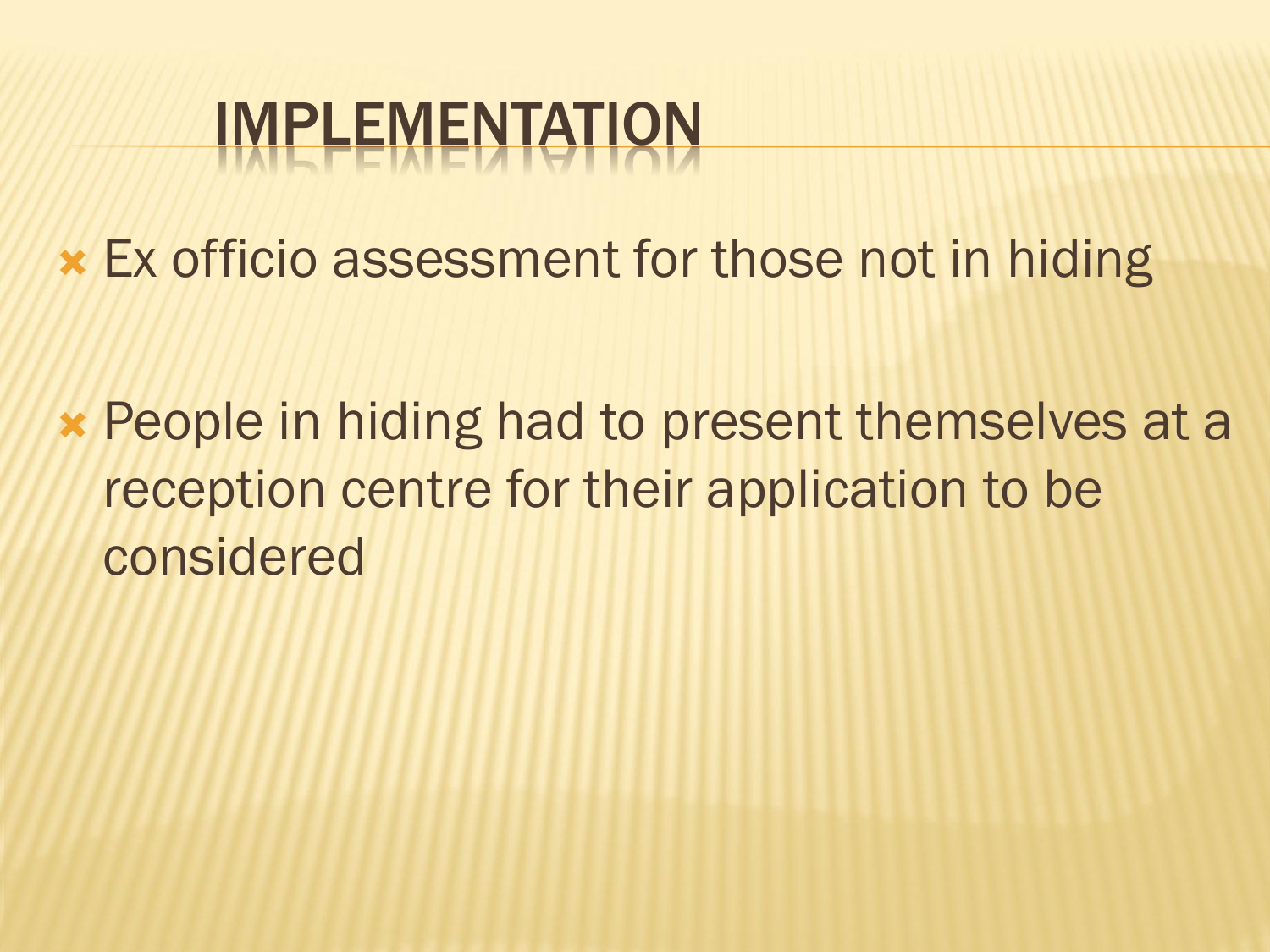

- A total of 30,552 people applied for the residence permit and 59 percent of them - more than 17,000 applicants – were granted permits.
- Beneficiaries were people from countries where it was not possible to carry out forced expulsions -Afghanistan, Iraq and Somalia. In this group 96 percent of the applicants received a residence permit.
- Other beneficiaries were families with children who had stayed sufficiently long in Sweden .. 76 percent "of all families with children" were granted permits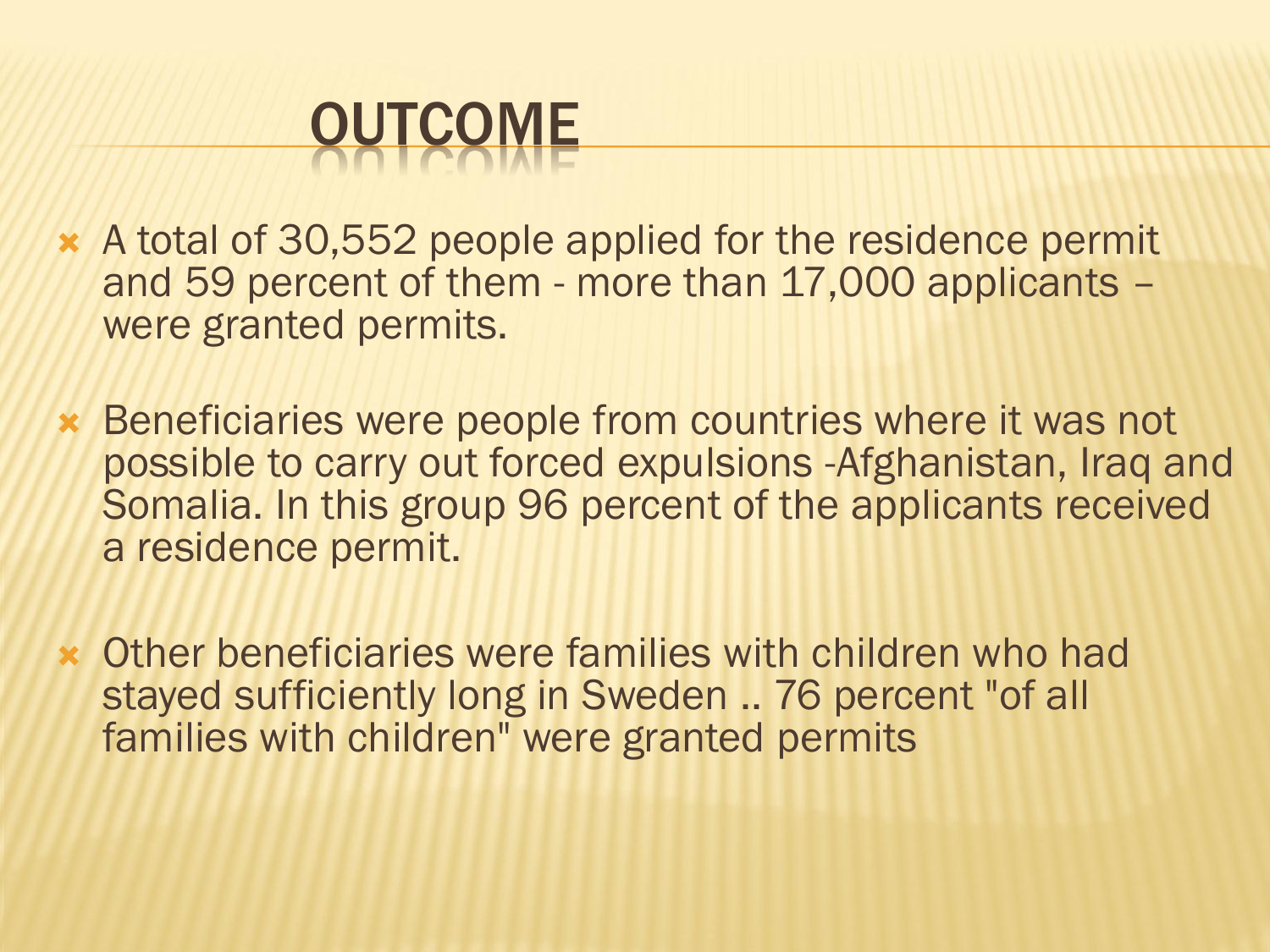# RECIPE FOR A SUCCESSFUL PATHWAY

- Legislative changes affecting asylum process
- Support from several political parties
- Support from the media
- Support from different ideological and religious leanings
- A political situation where small parties can impose conditions
- **x** Presence on the streets
- Broad ecumenical support and a desire to influence the direction but not the details policy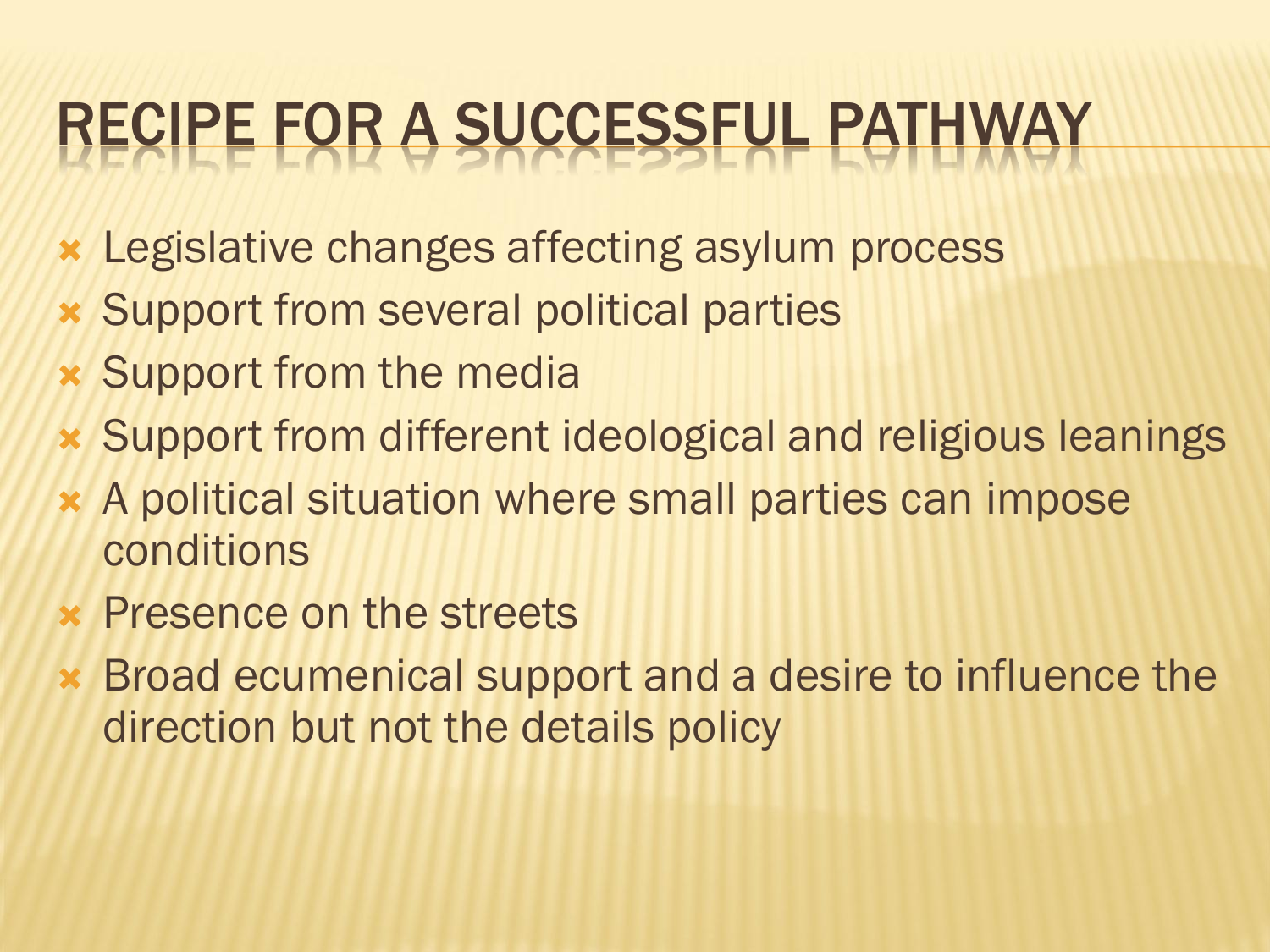## NECESSARY PREREQUISITES

- Not to be bound by the EU's default position, which means "no to amnesties"
- To ensure that regularisation is based on individual assessments of cases
- To accept that not everyone will be granted a permit
- **x** To minimise any pull effect